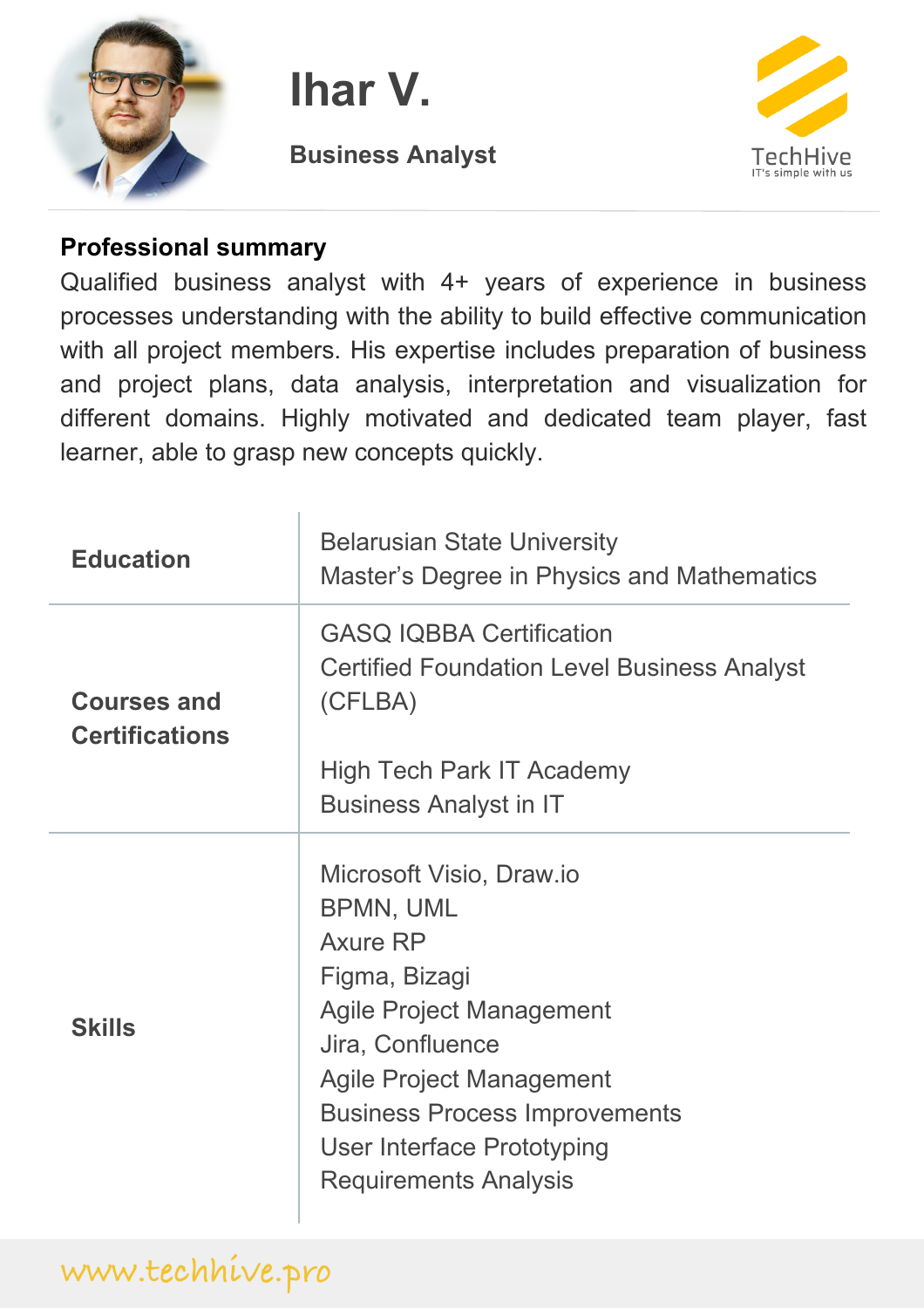| <b>Project</b>      | <b>Hapag-Lloyd FIS3 Transformation Project</b>                |
|---------------------|---------------------------------------------------------------|
|                     | Logistics                                                     |
| Period              | Jun 2019 - now                                                |
| Role                | <b>Business analyst</b>                                       |
| <b>Technologies</b> | MS Visio, Draw.io, Axure RP, Figma, Java, CaGEN,<br>UML, BPMN |

### **Responsibilities**

- Requirements Gathering (User (Use Case and User Story), Functional and Nonfunctional);
- User Story Mapping;
- Communication with users and business experts;
- Formalization of requirements (Software Requirements Specification);
- Prototyping;
- Database analysis and specification (structure, connections);
- Elicitation of requirements by Code analysis;
- Reverse engineering;
- Backlog Management;
- User Acceptance Testing.

## **www.techhive.pro**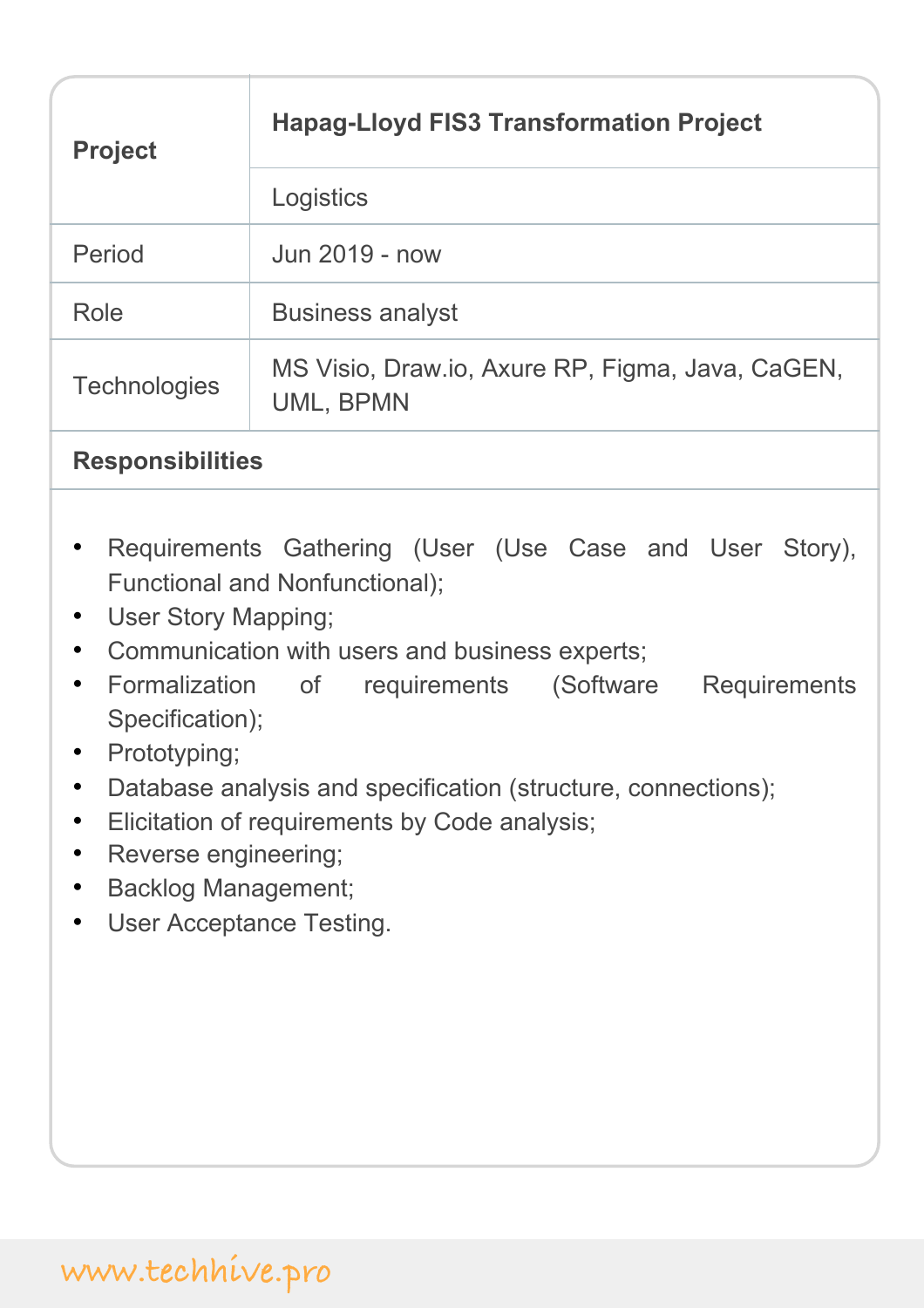| <b>Project</b>          | swapp.ee                                                                               |
|-------------------------|----------------------------------------------------------------------------------------|
|                         | Token reservation system (eKYC verification through<br>integration with Veriff system) |
| Period                  | Feb 2021 - Jul 2021                                                                    |
| Role                    | <b>Business analyst</b>                                                                |
| <b>Technologies</b>     | Draw.io, Figma, UML, BPMN                                                              |
| <b>Responsibilities</b> |                                                                                        |

- Creation of Software Requirements Specification;
- Requirements Gathering (Business, User (Use Case and User Story), Functional and Nonfunctional);
- Prototyping , modeling;
- Defining of rules for tokens distribution;
- Communication with Business Owner and a team.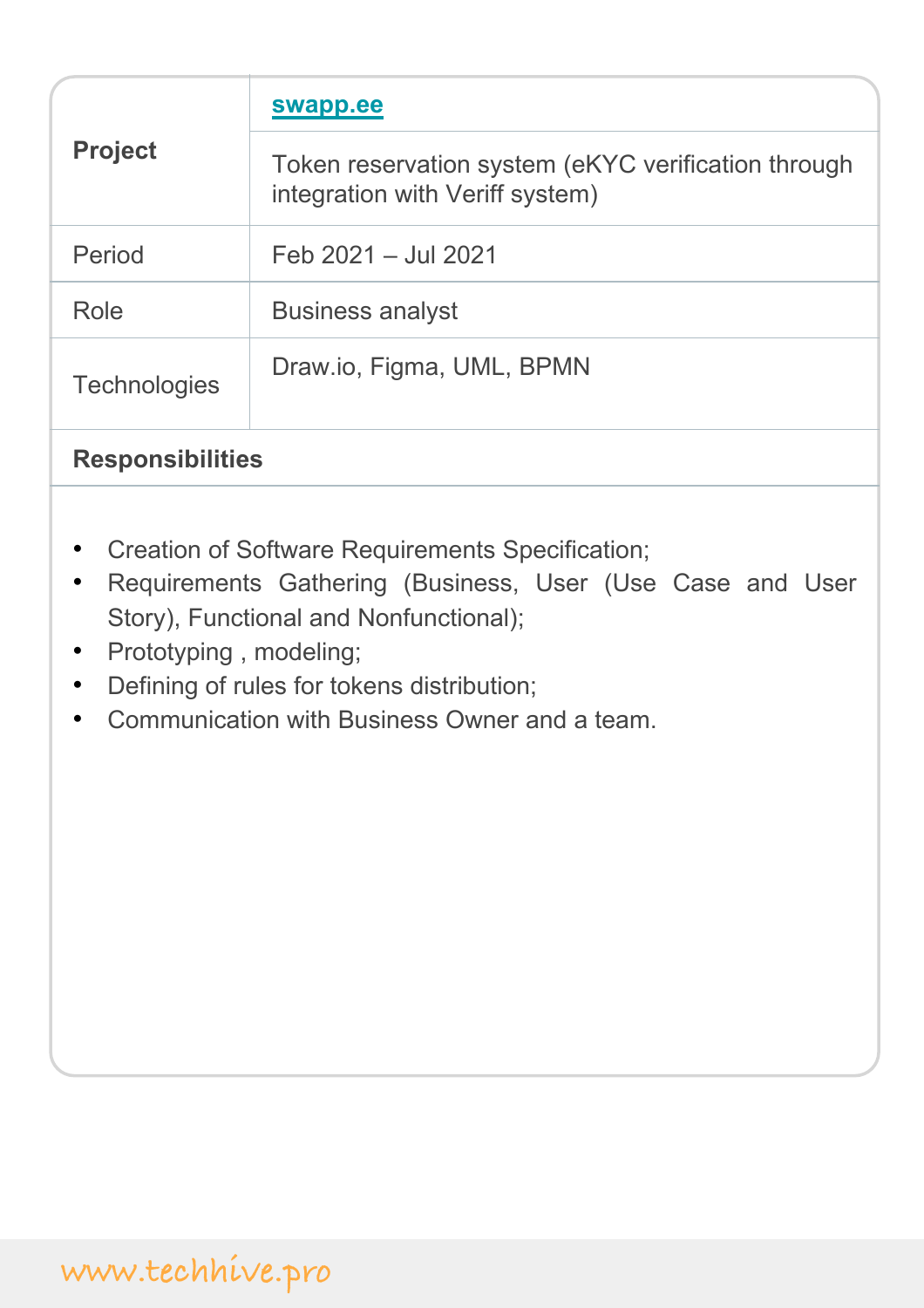| <b>Project</b>      | <b>Talent Constructor Project</b>            |
|---------------------|----------------------------------------------|
|                     | HR Management system                         |
| Period              | Sep 2017 - Jun 2019                          |
| Role                | <b>Business analyst</b>                      |
| <b>Technologies</b> | MS Visio, Bizagi, Axure RP, Figma, UML, BPMN |
|                     |                                              |

### **Responsibilities**

- Strategic planning of product's development (Lean Canvas, Empathy Map, Value Proposition Canvas);
- Researching, benchmarking;
- Hypothesis management;
- Backlog Management;
- Requirements Gathering (Business, User (Use Case and User Story), Functional and Nonfunctional);
- Communication with Business Owner, Customers;
- Formalization of requirements (Vision&Scope, Software Requirements Specification);
- Optimization of business processes in HR-management domain (Performance evaluation (KPI), Development and Training);
- User Story Mapping;
- Prototyping.